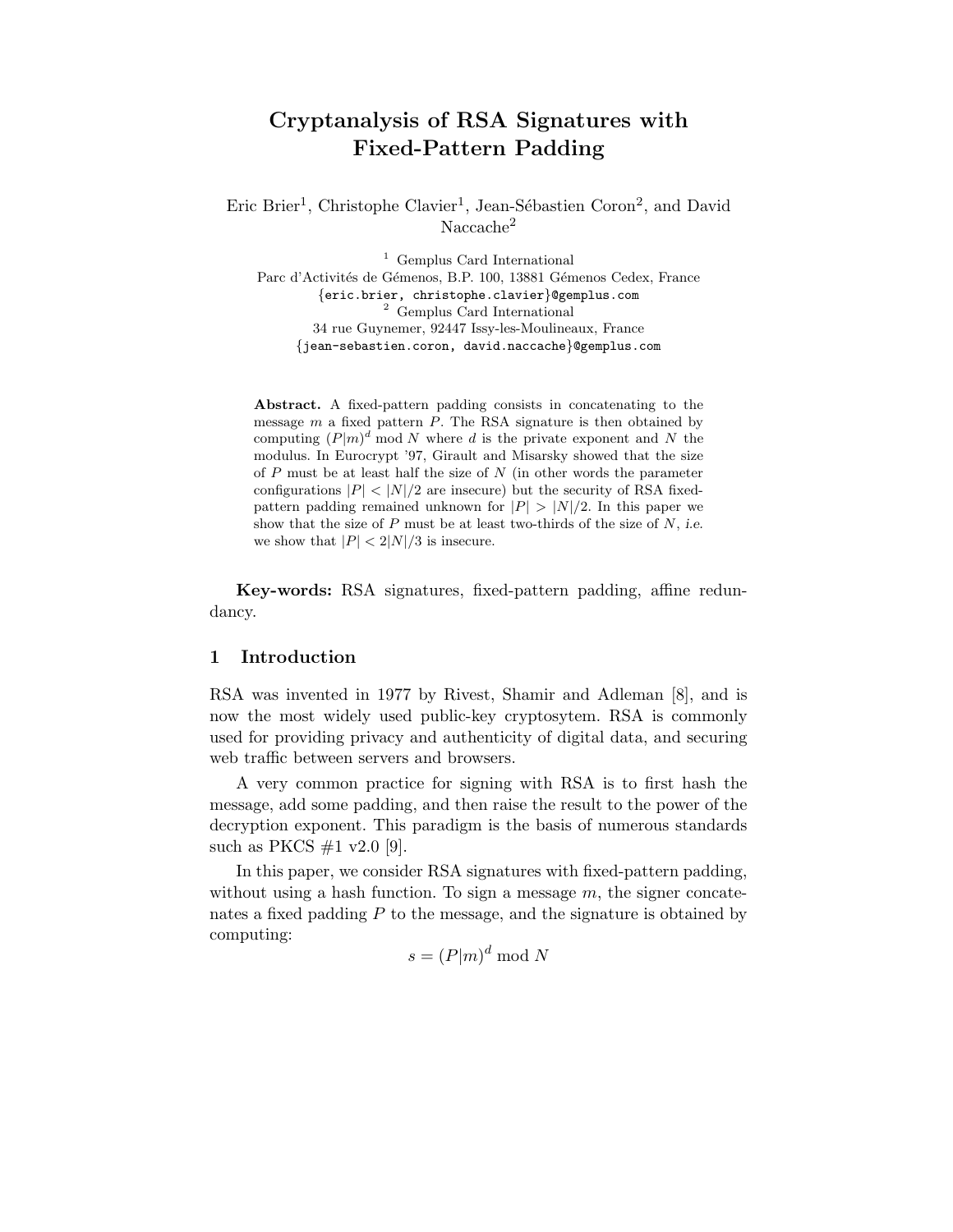| Λ                                                      | <b>.</b> |
|--------------------------------------------------------|----------|
|                                                        |          |
| $FF \ldots \ldots \ldots \ldots \ldots \text{FF}_{16}$ | wessage  |

Fig. 1. Example of an RSA padding forgeable by De Jonge and Chaum's method where  $\omega = 1$  and  $a = FF \dots FF$  00...00<sub>16</sub>

where  $d$  is the private exponent and  $N$  the modulus.

More generally, we consider RSA signatures in which a simple affine redundancy is used. To sign a message  $m$ , the signer first computes:

$$
R(m) = \omega \cdot m + a \quad \text{where } \begin{cases} w \text{ is the multiplicative redundancy} \\ a \text{ is the additive redundancy} \end{cases} \tag{1}
$$

The signature of  $m$  is then:

$$
s = R(m)^d \bmod N
$$

A left-padded redundancy scheme  $P|m$  is obtained by taking  $\omega = 1$  and  $a = P \cdot 2^{\ell}$ , whereas a right-padding redundancy scheme  $m|P$  is obtained by taking  $\omega = 2^{\ell}$  and  $a = P$ .

No proof of security is known for RSA signatures with affine redundancy, and several attacks on such formats have appeared (see [6] for a thorough survey). At Crypto '85, De Jonge and Chaum [1] exhibited a multiplicative attack against RSA signatures with affine redundancy, based on the extended Euclidean algorithm. Their attack applies when the multiplicative redundancy  $\omega$  is equal to one and the size of the message is at least two-thirds of the size of the RSA modulus N.

$$
|\mathrm{message}|\succ \frac{2}{3}|N|
$$

For example, a signature can be forged if one uses the affine redundancy of figure 1.

De Jonge and Chaum's attack was extended by Girault and Misarsky [2] at Eurocrypt '97, using Okamoto-Shiraishi's algorithm [7], which is an extension of the extended Euclidean algorithm. They increased the field of application of multiplicative attacks on RSA signatures with affine redundancy as their attack applies to any value of  $\omega$  and  $\alpha$ , when the size of the message is at least half the size of the modulus (refer to figure 2 for an illustration):

$$
|\mathrm{message}|\succ \frac{1}{2}|N|
$$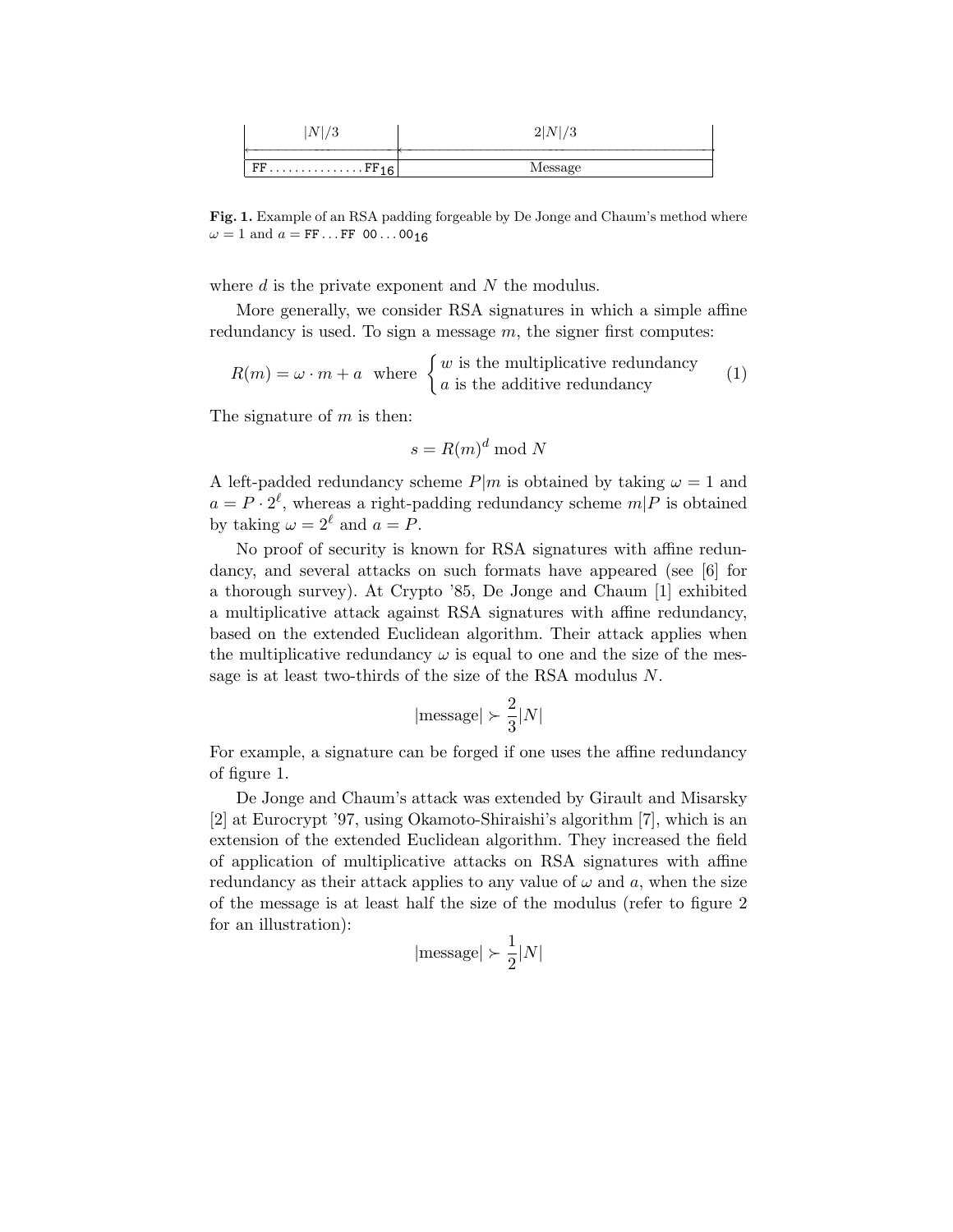| <b>.</b> |  |
|----------|--|
|          |  |

Fig. 2. Example of an RSA padding forgeable by Girault and Misarsky's method where  $\omega = 1$  and  $a = FF \dots FF$  00...00<sub>16</sub>

| . FF |  |
|------|--|

Fig. 3. Example of an RSA padding forgeable by our technique where the  $\omega$  is equal to one and  $a = FF \dots FF 00 \dots 00_{16}$ 

Girault and Misarsky also extended the multiplicative attacks to RSA signatures with modular redundancy:

$$
R(m) = \omega_1 \cdot m + \omega_2 \cdot (m \bmod b) + a \tag{2}
$$

where  $\omega_1, \omega_2$  is the multiplicative redundancy, a is the additive redundancy and b is the modular redundancy. In this case, the size of the message must be at least half the size of the modulus plus the size of the modular redundancy.

Finally, Girault and Misarsky's attack was extended by Misarsky [5] at Crypto  $37$  to a redundancy function in which the message m and the modular redundancy  $m$  mod  $b$  can be split into different parts, using the LLL algorithm [4]. The attack applies when the size of the message is at least half the size of the modulus plus the size of the modular redundancy.

In this paper, we extend Girault and Misarsky's attack against RSA signatures with affine redundancy to messages of size as small as one third of the size of the modulus, as illustrated in figure 3.

$$
|\mathrm{message}|\succ \frac{1}{3}|N|
$$

As Girault and Misarsky's attack, our attack applies for any w and a and runs in polynomial time. However, our attack is existential only, as we cannot choose the message the signature of which we forge, whereas Girault and Misarsky's attack is selective: they can choose the message which signature is forged.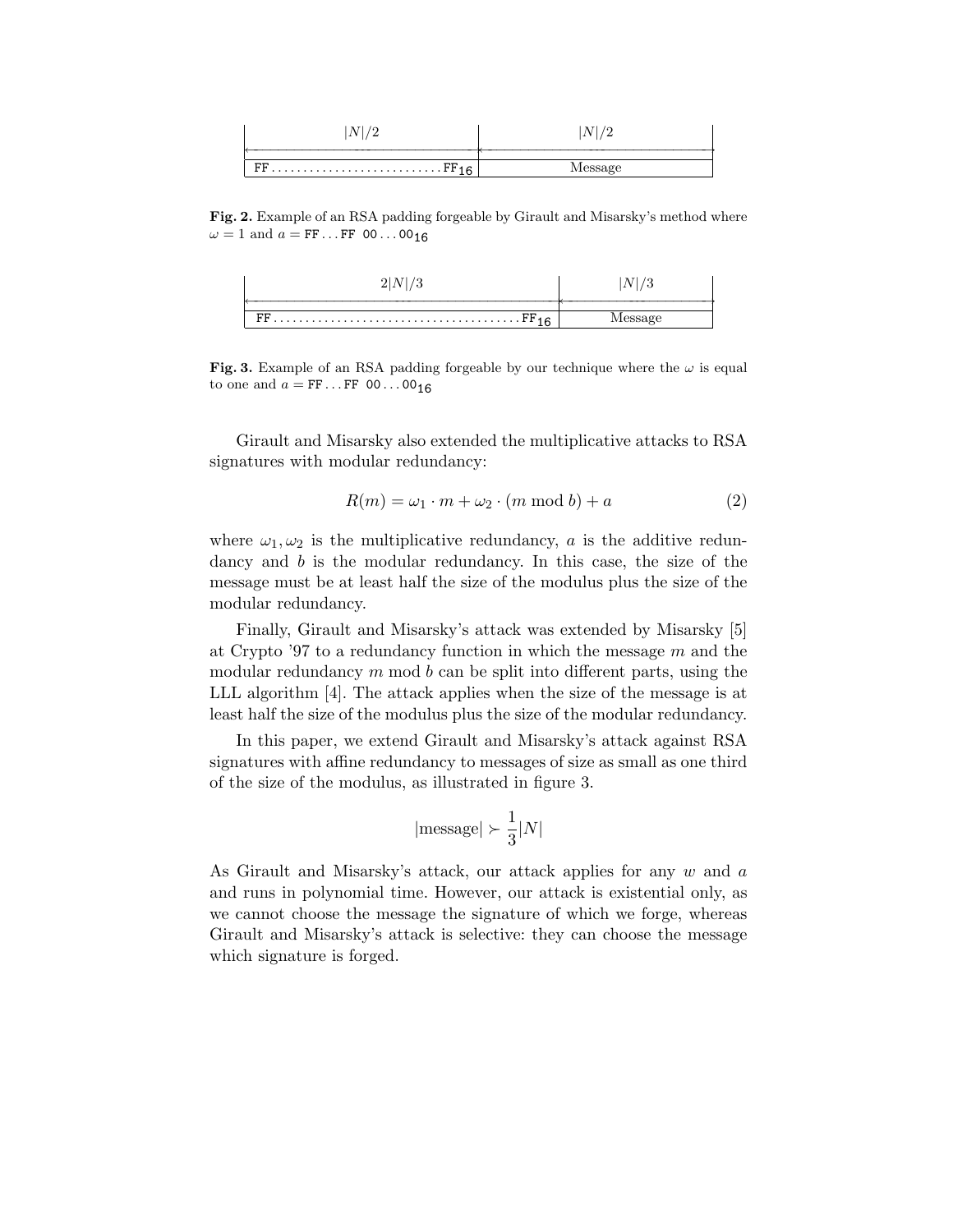## 2 The New Attack

In this section we extend Girault and Misarsky's multiplicative attack on RSA signatures with affine redundancy, to messages of size as small as one third of the size of  $N$ . A multiplicative attack is an attack in which the redundancy function of a message can be expressed as a multiplicative combination of the redundancy functions of other messages. So we look for four distinct messages  $m_1$ ,  $m_2$ ,  $m_3$  and  $m_4$ , each as small as one third of the size of the modulus, such that:

$$
R(m_1) \cdot R(m_2) = R(m_3) \cdot R(m_4) \bmod N \tag{3}
$$

Then, using the signatures of  $m_2$ ,  $m_3$  and  $m_4$ , one can forge the signature of  $m_1$  by: d

$$
R(m_1)^d = \frac{R(m_3)^d \cdot R(m_4)^d}{R(m_2)^d} \mod N
$$

From (3) we obtain:

$$
(\omega \cdot m_1 + a) \cdot (\omega \cdot m_2 + a) = (\omega \cdot m_3 + a) \cdot (\omega \cdot m_4 + a) \mod N
$$

Denoting  $P = a/\omega \mod N$ , we obtain:

$$
(P + m_1) \cdot (P + m_2) = (P + m_3) \cdot (P + m_4) \bmod N
$$

and letting:

$$
t = m_3 \t y = m_2 - m_3
$$
  
\n
$$
x = m_1 - m_3 \t z = m_4 - m_1 - m_2 + m_3
$$
\n(4)

we obtain:

$$
((P+t)+x)\cdot ((P+t)+y) = (P+t)\cdot ((P+t)+x+y+z) \mod N
$$

which simplifies into:

$$
x \cdot y = (P + t) \cdot z \bmod N \tag{5}
$$

Our goal is consequently to find four integers  $x, y, z$  and  $t$ , each as small as one third of the size of  $N$ , satisfying equation (5).

First, we obtain two integers  $z$  and  $u$  such that

$$
P \cdot z = u \bmod N \text{ with } \begin{cases} -N^{\frac{1}{3}} < z < N^{\frac{1}{3}} \\ 0 < u < 2 \cdot N^{\frac{2}{3}} \end{cases}
$$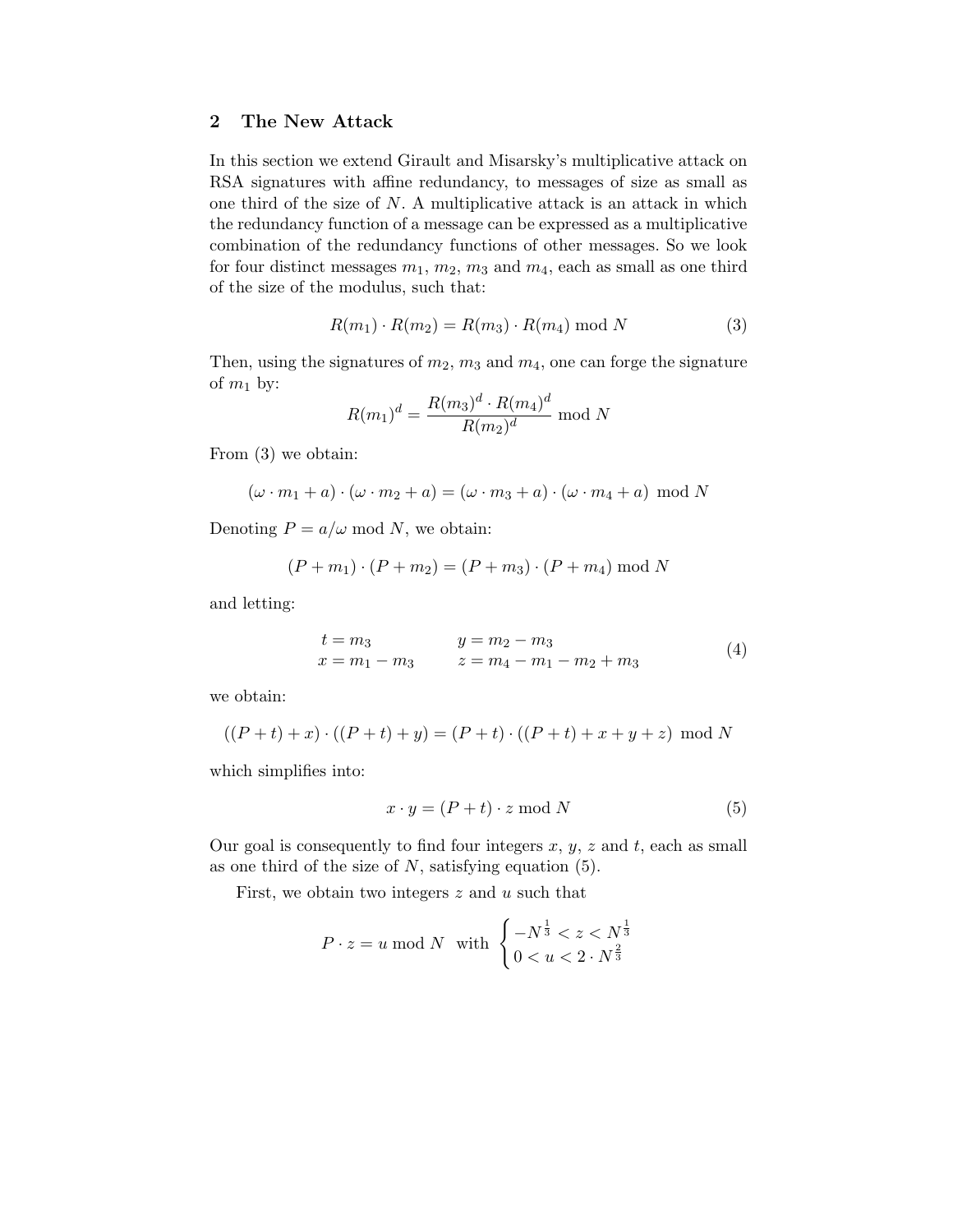As noted in [3], this is equivalent to finding a good approximation of the fraction  $P/N$ , and can be done efficiently by developing it in continued fractions, i.e. applying the extended Euclidean algorithm to P and N. A solution is found such that  $|z| < Z$  and  $0 < u < U$  if  $Z \cdot U > N$ , which is the case here with  $Z = N^{\frac{1}{3}}$  and  $U = 2 \cdot N^{\frac{2}{3}}$ .

We then select an integer y such that  $N^{\frac{1}{3}} \leq y \leq 2 \cdot N^{\frac{1}{3}}$  and  $gcd(y, z) =$ 1. We find the non-negative integer  $t < y$  such that:

$$
t \cdot z = -u \bmod y
$$

which is possible since  $gcd(y, z) = 1$ . Then we take

$$
x = \frac{u + t \cdot z}{y} \le 4N^{\frac{1}{3}}
$$

and obtain:

$$
P \cdot z = u = x \cdot y - t \cdot z \mod N
$$

which gives equation (5), with x, y, z and t being all smaller than  $4 \cdot N^{\frac{1}{3}}$ . From x, y, z, t we derive using (4) four messages  $m_1$ ,  $m_2$ ,  $m_3$  and  $m_4$ , each of size one third the size of N:

$$
m_1 = x + t \t m_2 = y + tm_3 = t \t m_4 = x + y + z + t
$$
 (6)

Since  $-N^{1/3} < z < N^{1/3}$  and  $y \ge N^{1/3}$ , we have  $y + z > 0$ , which gives using  $u \geq 0$ :

$$
x + t = \frac{u + t \cdot (y + z)}{y} \ge 0
$$

which shows that the four integers  $m_1$ ,  $m_2$ ,  $m_3$  and  $m_3$  are non-negative, and we have

$$
R(m_1) \cdot R(m_2) = R(m_3) \cdot R(m_4) \bmod N
$$

The complexity of our attack is polynomial in the size of  $N$ . In the appendix we give an example of such a forgery computed using RSA Laboratories' official 1024-bits challenge-modulus RSA-309.

#### 3 Extension to Selective Forgery

The attack of the previous section is only existential: we can not choose the message to be forged. In this section we show how we can make the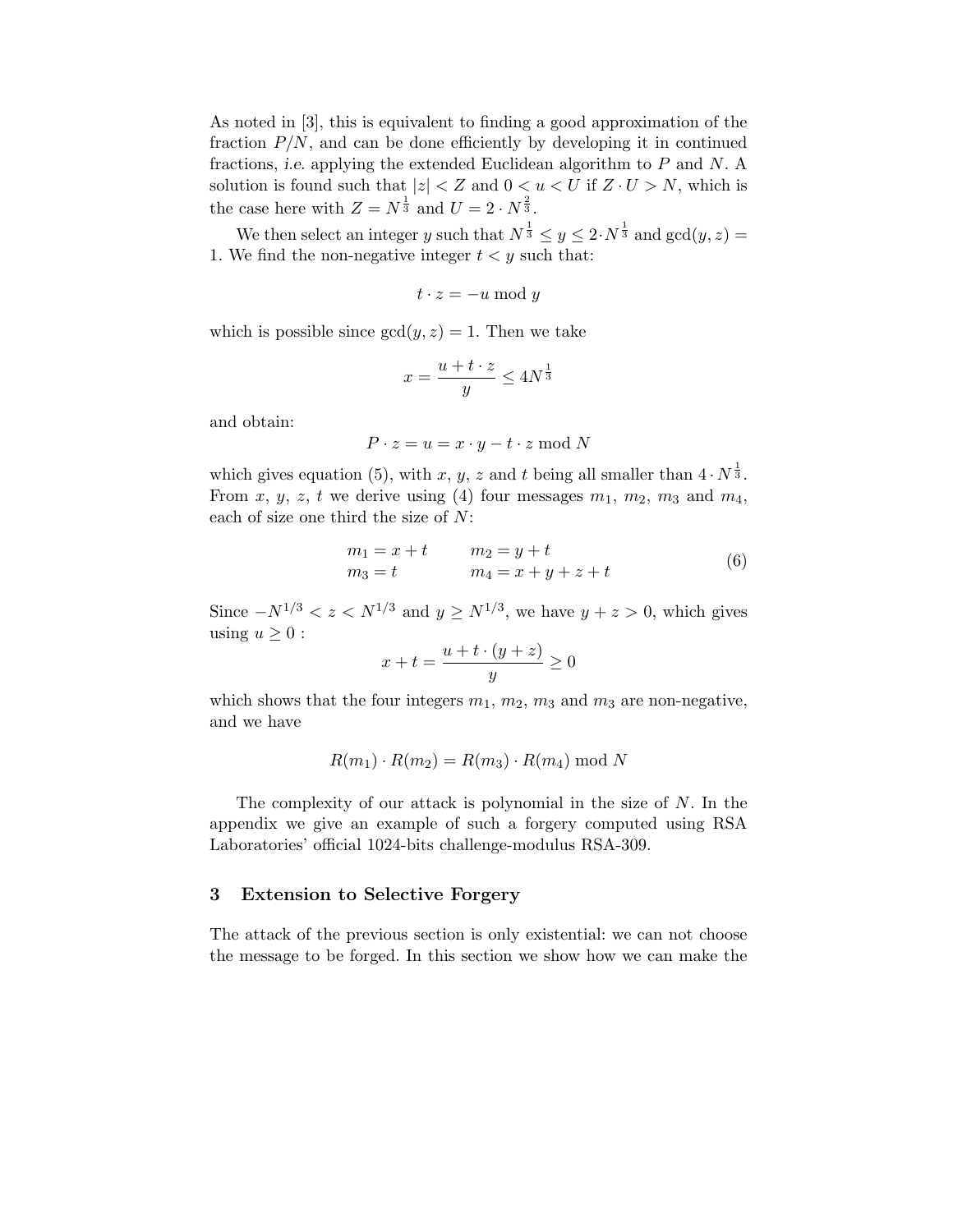forgery selective, but in this case the attack is no longer polynomial. Let  $m_3$  be the message which signature must be forged. Letting x, y, z and t as in  $(4)$ , we compute two integers z and u such that

$$
(P+t) \cdot z = u \bmod N \quad \text{with} \quad \begin{cases} -N^{\frac{1}{3}} < z < N^{\frac{1}{3}} \\ 0 < u < 2 \cdot N^{\frac{2}{3}} \end{cases}
$$

We then factor u, and try to write u as the product  $x \cdot y$  of two integers of roughly the same size, so that eventually we have four integers  $x, y, z$ , t of size roughly one third of the size of the modulus, with:

$$
x \cdot y = (P + t) \cdot z \bmod N
$$

which gives again

$$
R(m_1) \cdot R(m_2) = R(m_3) \cdot R(m_4) \bmod N
$$

The signature of  $m_3$  can now be forged using the signatures of  $m_1$ ,  $m_2$ and  $m_4$ . For a 512-bit modulus the selective forgery attack is truly practical. For a 1024-bit modulus the attack is more demanding but was still implemented with success.

#### 4 Conclusion

We have extended Girault and Misarsky's attack on RSA signatures with affine redundancy: we described a chosen message attack against RSA signatures with affine redundancy for messages as small as one third of the size of the modulus. Consequently, when using a fixed padding  $P|m$  or  $m|P$ , the size of P must be at least two-thirds of the size of N. Our attack is polynomial in the length of the modulus. It remains an open problem to extend this attack to even smaller messages (or, equivalently, to bigger fixed-pattern constants): we do not know if there exists a polynomial time attack against RSA signatures with affine redundancy for messages shorter than one third of the size of the modulus. However, we think that exploring to what extent affine padding is malleable increases our understanding of RSA's properties and limitations.

Acknowledgements. We would like to thank Christophe Tymen, Pascal Paillier, Helena Handschuh and Alexey Kirichenko for helpful discussions and the anonymous referees for their constructive comments.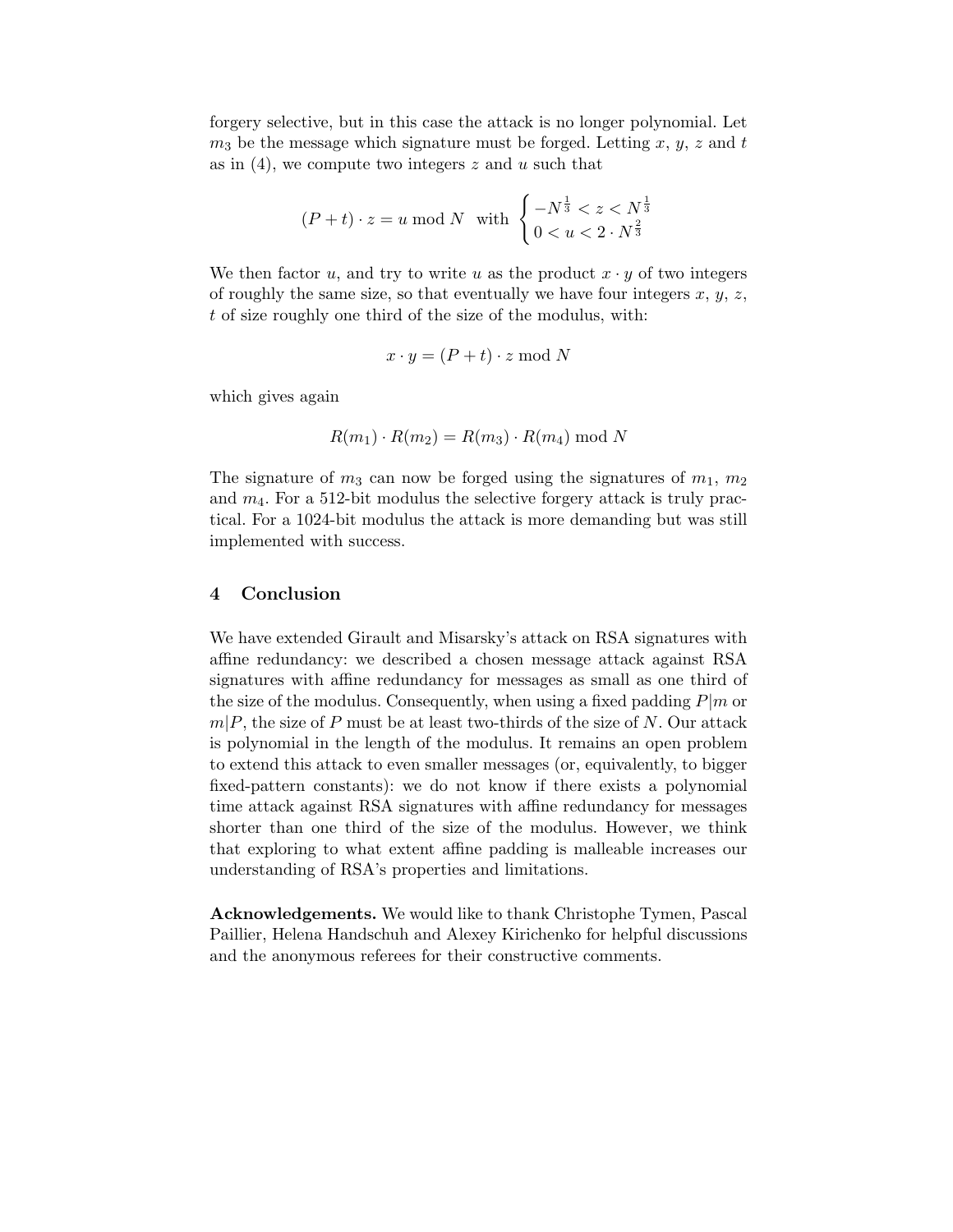## References

- 1. W. De Jonge and D. Chaum, Attacks on some RSA signatures. Proceedings of Crypto '85, LNCS vol. 218, Springer-Verlag, 1986, pp. 18-27.
- 2. M. Girault and J.-F. Misarksy, Selective forgery of RSA signatures using redundancy, Proceedings of Eurocrypt '97, LNCS vol. 1233, Springer-Verlag, 1997, pp. 495–507.
- 3. M. Girault, P. Toffin and B. Vallée, Computation of approximation  $L$ -th roots modulo n and application to cryptography, Proceedings of Crypto '88, LNCS vol. 403, Springer-Verlag, 1988, pp. 100–117.
- 4. A. K. Lenstra, H.W. Lenstra and L. Lovász, Factoring polynomials with rational coefficients, Mathematische Annalen, vol. 261, n. 4, 1982, pp. 515–534.
- 5. J.-F. Misarsky, A multiplicative attack using LLL algorithm on RSA signatures with redundancy, Proceedings of Crypto '97, LNCS vol. 1294, Springer-Verlag, pp. 221–234.
- 6. J.-F. Misarsky, How (not) to design RSA signature schemes, Public-key cryptography (PKC), Springer-Verlag, Lectures notes in computer science 1431, pp. 14–28, 1998.
- 7. T. Okamoto and A. Shiraishi, A fast signature scheme based on quadratic inequalities, Proc. of the 1985 Symposium on Security and Privacy, April 1985, Oakland, CA.
- 8. R. Rivest, A. Shamir and L. Adleman, A method for obtaining digital signatures and public key cryptosystems, CACM 21, 1978.
- 9. RSA Laboratories, PKCS #1 : RSA cryptography specifications, version 2.0, September 1998.

## A A practical forgery

We describe a practical forgery with  $\omega = 1$  and  $a = 2^{1023} - 2^{352}$ , the modulus N being RSA Laboratories official challenge RSA-309, which factorisation is still unknown.

 $N =$ RSA-309

 $=$  bdd14965 645e9e42 e7f658c6 fc3e4c73 c69dc246 451c714e b182305b 0fd6ed47 d84bc9a6 10172fb5 6dae2f89 fa40e7c9 521ec3f9 7ea12ff7 c3248181 ceba33b5 5212378b 579ae662 7bcc0821 30955234 e5b26a3e 425bc125 4326173d 5f4e25a6 d2e172fe 62d81ced 2c9f362b 982f3065 0881ce46 b7d52f14 885eecf9 03076ca5